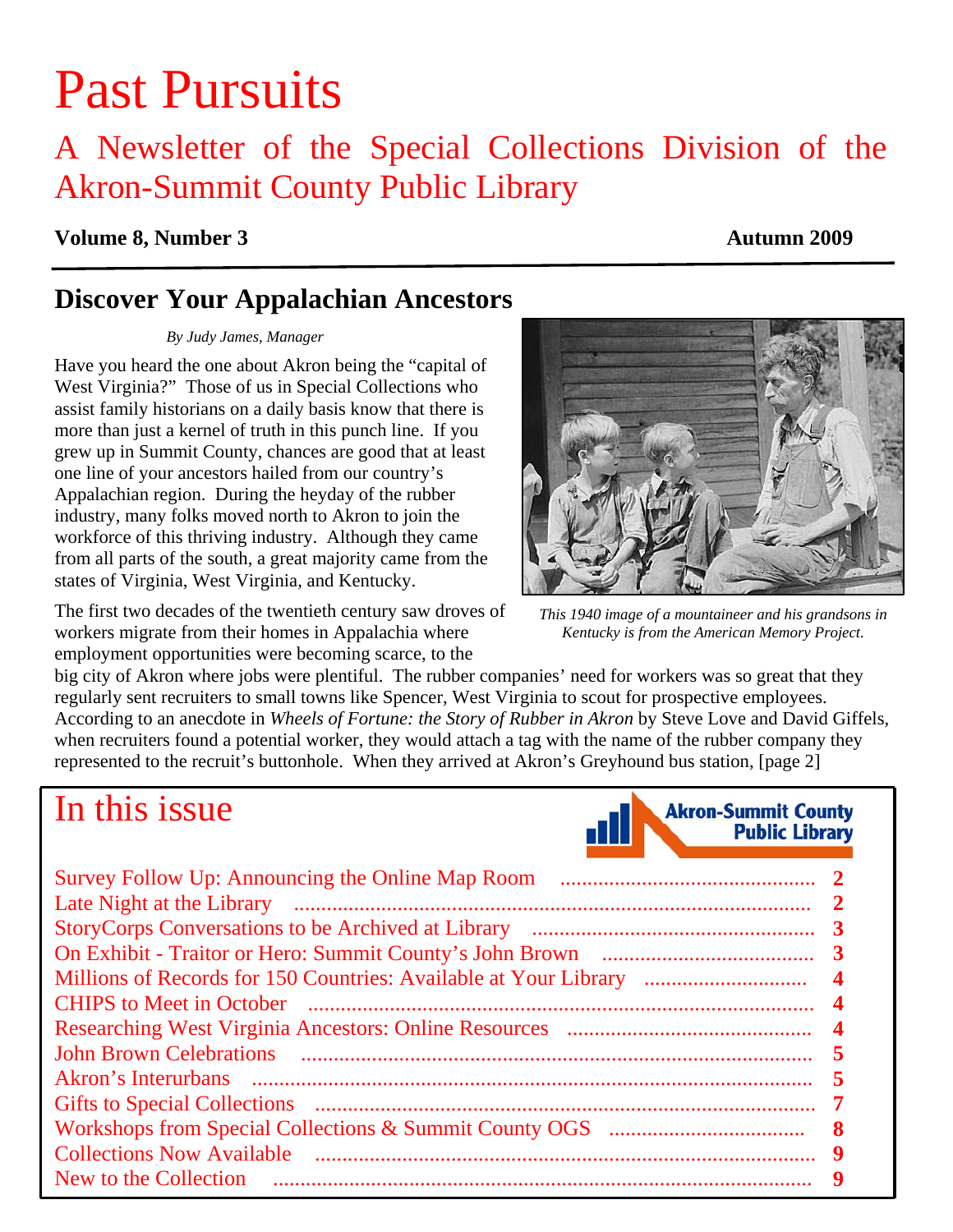## <span id="page-1-0"></span>**Appalachian Ancestors (cont.)**

company representatives would round up those with their company's tags. For those who made the trip on their own, Route 21 was the road to Akron.

These recruits and their families accounted, in part, for the significant increase in Akron's population during this time. According to the United States Census, natives of West Virginia and Kentucky accounted for approximately 3,000 Akron residents in 1910. By 1930, that figure jumped to more than 14,000. Although they settled in all of Akron's neighborhoods, a great majority made their homes in the areas of Lakemore, Springfield, and Ellet. Close-knit, they brought with them their traditions, culture, and religion. Dallas Billington's Akron Baptist Temple on Canton Road served as a spiritual center for many Appalachian families who settled in Summit County. Akron's West Virginia Society, established in 1916, held picnics every year until sometime in the 1990s. Often taking place at Summit Beach Park, these well-attended events included beauty contests and husband-calling contests. To be sure, Akron's history, and the lives of many of its families, have been impacted by these hard-working transplants that followed West Virginia's three Rs: readin', 'ritin', and Route 21 to Akron.

Saturday, November 7, from 9:30 am to 4 pm, we invite you to join Special Collections and the Summit County Chapter of the Ohio Genealogical Society to *Discovering Your Appalachian Ancestors,* a day-long event to celebrate and learn more about our Appalachian roots. Joining us are Akron resident Mari-Lynn Evans, author of the book and producer of the documentary *The Appalachians*, Barbara Vines Little, Certified Genealogist, author, and lecturer on Virginia and West Virginia ancestry, and Jana Sloan Broglin, Certified Genealogist, author, and lecturer on Kentucky research.

This program is free and open to the public. An hour for lunch will be on your own. For more information and to sign up, contact the Special Collections Division at 330.643.9030 or speccollections@akronlibrary.org.

## **Survey Follow Up: Announcing the Online Map Room**

#### *By Joanne O'Dell, Librarian*

Several people suggested through the online survey we conducted between November 2008 and February 2009 that we make historic maps and atlases available online. In response to your suggestions, we have created the [Online Map Room](http://www.summitmemory.org/cdm4/onlinemaproom.php) available through www.SummitMemory.org.

This gateway allows you to browse the maps and atlases just as if you were turning pages here in Special Collections. Each page is a jpeg2000 image which allows you to zoom-in on any part of the image to read the text. We have indexed many buildings, the names of landowners, and other landmarks so the maps can be searched. You also can save these images to your home computer.

The [Online Map Room](http://www.summitmemory.org/cdm4/onlinemaproom.php) currently contains five items with two more in process. Four of them come from the holdings of the Special Collections Division but three of them, the Summit County Atlases of 1874, 1891, and 1910 were contributed by the University of Akron Libraries. They provided the digital images added to www.SummitMemory.org. We are very grateful to Peter Linberger of The University of Akron Libraries for providing the atlases and to you, our patrons, for suggesting this project.

## **Late Night at the Library**

The Fifth Annual Late Night at the Library will be Friday, October 23. Join the Special Collections Staff and the Summit County Chapter of the Ohio Genealogical Society for an evening of genealogy research. The Library will close at its regular time of 6 pm but will re-open for genealogists from 6:30 to 10:30 pm. Mingle with fellow researchers as you uncover the details of your ancestry. Door prizes and refreshments will be provided. Parking is free in the High St. & E. Market St. deck after 6 pm. All printing and copying will also be free.

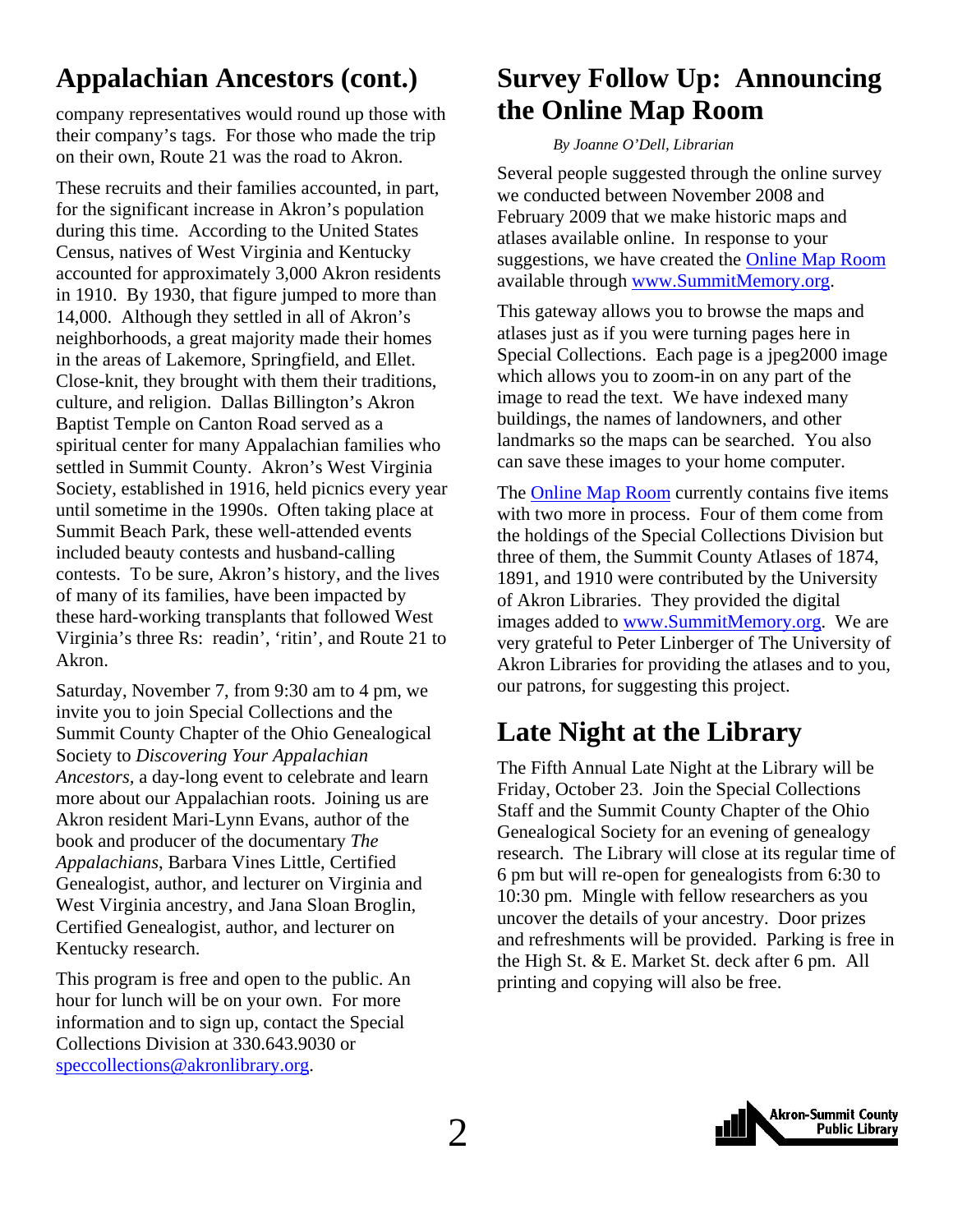## <span id="page-2-0"></span>**StoryCorps Conversations to be Archived at Library**

*by Cheri Goldner, Librarian* 

StoryCorps, the national oral history project in which participants interview one another in pairs, recorded nearly 90 conversations with northeast Ohio residents during its visit to Main Library in July. The visit was part of the StoryCorps Door-to-Door program, which allows organizations to bring trained facilitators and professional recording equipment right to their door rather than having to travel to a StoryBooth or a MobileBooth location. The Library visit was made possible by grants from Akron Community Foundation and the Margaret Clark Morgan Foundation with support from the City of Akron and WKSU.

Most of the conversations recorded at the Library were between Summit County residents or about Summit County. All conversations for which participants signed a release, along with photographs of the participants, will be archived in Special Collections. In addition to recordings from the Library's Door-to-Door project, Special Collections will also serve as the local repository for the stories and photographs collected during the WKSU-sponsored StoryCorps MobileBooth visit to Akron from August 27-September 19. These materials will be a wonderful resource for genealogy and local history researchers.

While very few StoryCorps interviews appear on National Public Radio's *Morning Edition* and on www.storycorps.org*,* clips from some local interviews will likely air on WKSU and will appear on the Library's Web site. Full recordings of the interviews will also be available to Library visitors during our normal hours of operation.

In addition to the local access through Special Collections, all released StoryCorps recordings and photographs are added to the national StoryCorps archive in the American Folklife Center at the Library of Congress (LOC). StoryCorps maintains an internal database of information on all released

interviews and has shared this with the LOC to help researchers there search the StoryCorps archives for recordings from a particular place or on a particular topic. They are currently working on providing online access to this database.



*StoryCorps facilitator Sylvie Lubow (left) prepares Pattilou and Kenneth Judge for their July 27 interview at the Library. Service dog Louie sat on Pattilou's lap throughout the interview.* 

## **On Exhibit - Traitor or Hero: Summit County's John Brown**

One hundred and fifty years after he led the raid on Harpers Ferry, John Brown continues to stimulate controversy. Although some consider him a hero, while others a traitor, one thing is certain – John Brown was a man of passion and conviction. He dedicated his life to ridding the country of slavery by any means.

Visit Special Collections to see our John Brown exhibit – small glimpses into all the different time periods in his life: moving to Hudson, Ohio as a young boy, his own life as husband and father, business failures, the infamous raid at Harpers Ferry and finally his hanging as a traitor in 1859. Akron's response to John Brown's death was to lower flags to half staff while several leading citizens spoke in praise of him and his unwavering fight to abolish slavery.

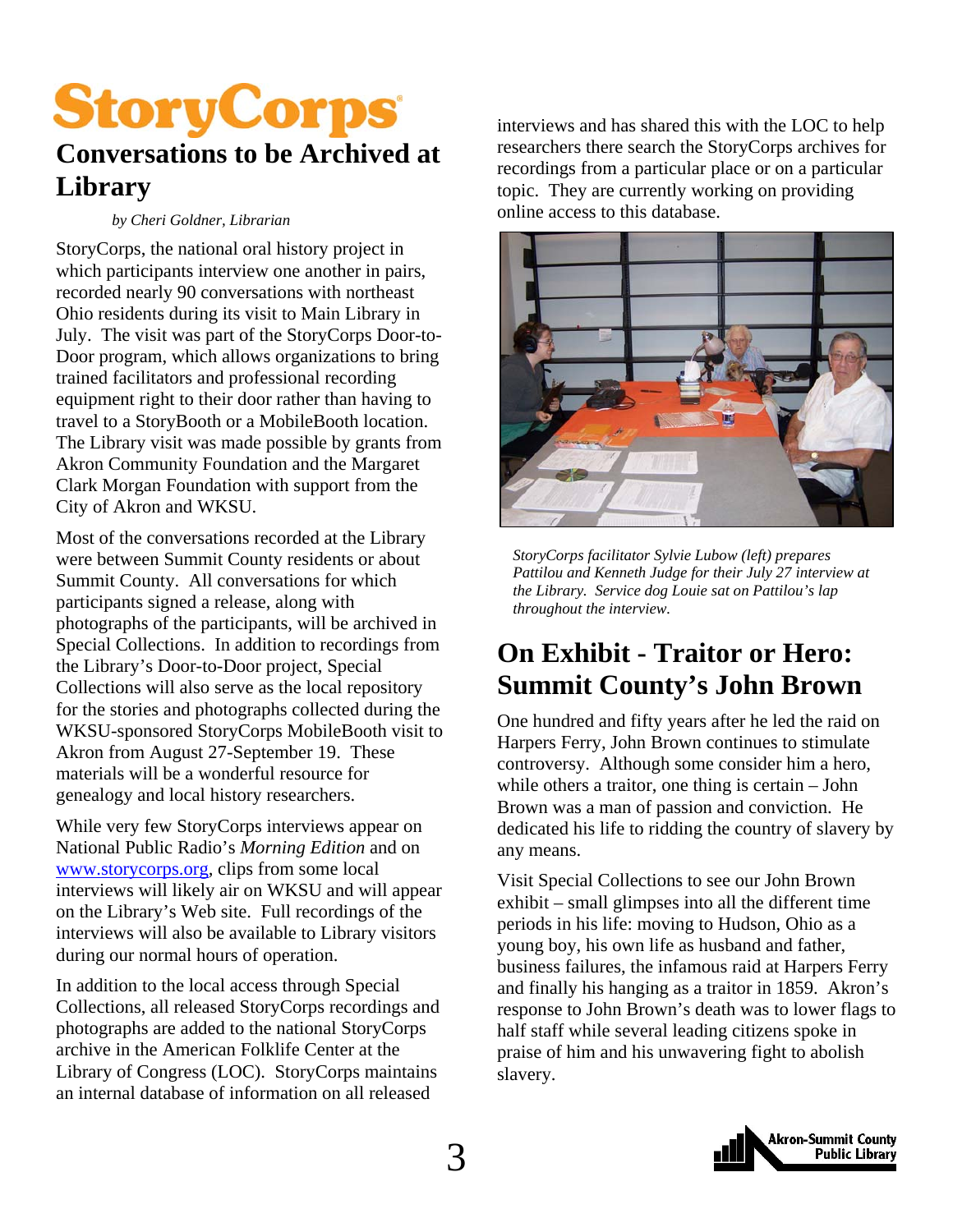## <span id="page-3-0"></span>**Millions of Records for 150 Countries: Available at Your Library!**

As of March, the Akron-Summit County Public Library is an Affiliate Library of the Family History Center of the Church of Jesus Christ of Latter-Day Saints. This affiliate status allows us to borrow microfilm for library patrons directly from the Genealogical Society of Utah. Many of the millions of resources held by the library in Salt Lake City have been microfilmed and are available for loan for a small fee of \$5.50 per roll.

The holdings of the Family History Center Library may be searched on their online catalog, which is available from www.familysearch.org. Resources include family histories, military, church, immigration, vital records, and more. Any record that includes the notation "film notes" is available for loan. For more information about this service, contact Special Collections at 330.643.9030 or speccollections@akronlibrary.org.

## **CHIPS To Meet in October**

CHIPS, the Council of Historical Institutions of Portage and Summit Counties, is a collaborative organization of area historical societies, museums, and libraries. Founded in 1980, its purpose is to share information and expertise about issues affecting historical organizations. CHIPS rotates its meeting locations among the facilities of its member organizations. Meetings focus on tours of the facility, speakers, and regular business meetings.

Progress Through Preservation will host the next CHIPS meeting Saturday, October 17, 9 am. The meeting will be held at Preservation House, the historic one-room schoolhouse formerly known as the Fairlawn Park Garden & Civic Center Building, at 2074 West Market St. All are welcome to attend.

## **Researching West Virginia Ancestors: Online Resources**

*By Mary Plazo, Librarian* 

Fortunately for genealogy researchers of today, more and more information becomes available literally by the hour and is right at our fingertips. This holds true for West Virginia, one of the many states that has been making their records more accessible by having them digitized and available online. You can find everything from vital records to maps online, plus the Web sites of historical and genealogical organizations that offer record lookups. Here are some sites that you may find helpful:

West Virginia Division of Culture and History http://www.wvculture.org/index.aspx(vital records).

West Virginia Archives and History Library: [http://www.wvculture.org/HiStory/archivesindex.asp](http://www.wvculture.org/HiStory/archivesindex.aspx) x

West Virginia and Regional History Collection at the West Virginia University Library:

http://www.libraries.wvu.edu/wvcollection/

WVGen Web: http://www.wvgenweb.org/ccguide.htm

West Virginia Genealogy on Genealinks: http://www.genealinks.com/states/wva.htm

West Virginia Genealogy Societies online: http://www.wvgenweb.org/society/index.htm

Tri-State Genealogical and Historical Society: http://www.rootsweb.ancestry.com/~wvtsghs/

West Virginia Genealogical Society: http://www.rootsweb.ancestry.com/~wvgs/

Mining [coal] Your History Foundation: A Statewide Genealogy and Local History Society: http://www.rootsweb.ancestry.com/~myhf/

The Virginia Historical Society: http://www.vahistorical.org/

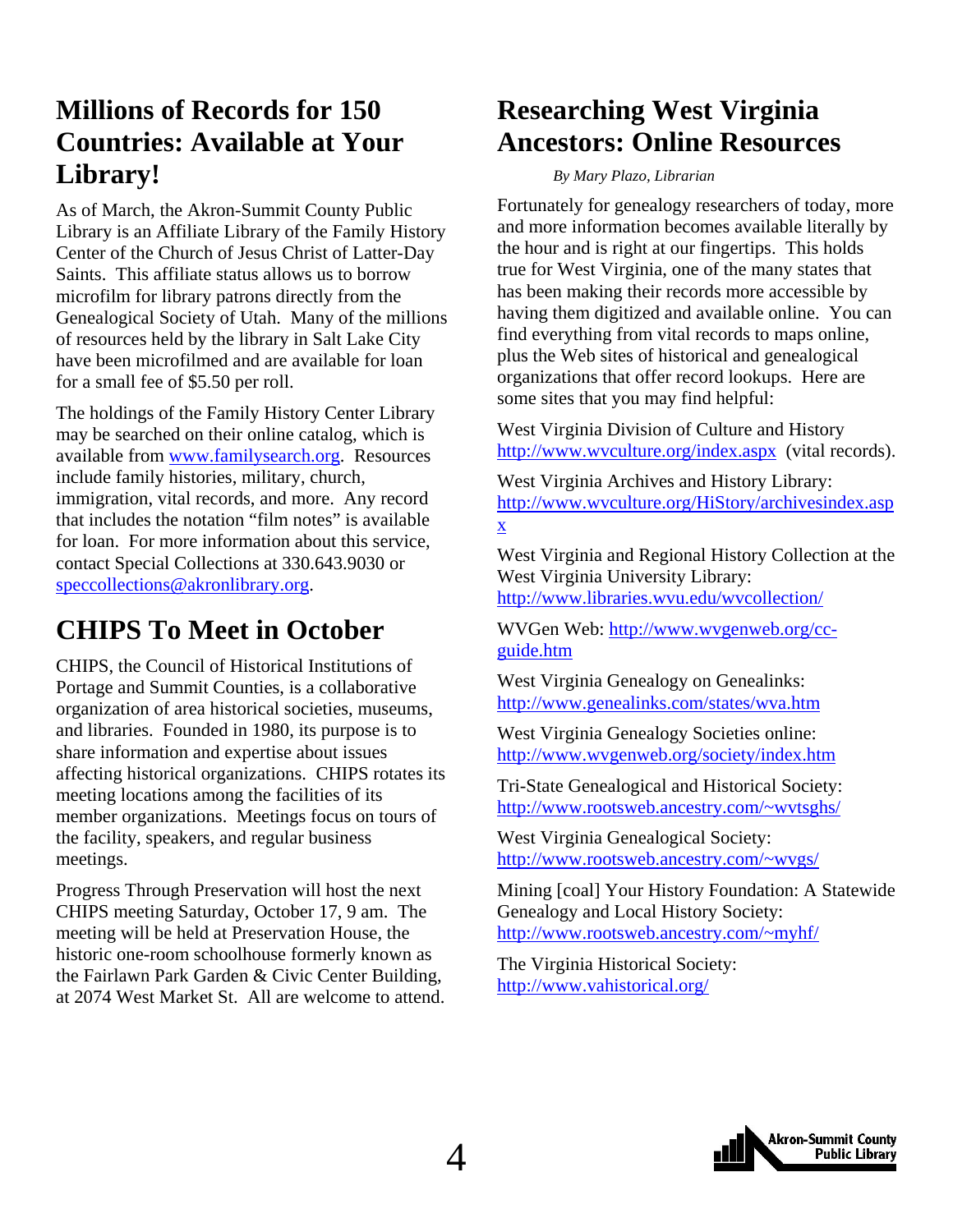### <span id="page-4-0"></span>**John Brown Celebrations**

#### *By Mary Plazo, Librarian*

There's still time to participate in events around Northeast Ohio commemorating John Brown. Not only will 2009 be the celebration of his  $209<sup>th</sup>$ birthday, but also the  $150<sup>th</sup>$  anniversary of the famous raid on Harpers Ferry, which is thought to be one of the key events igniting the Civil War. Be sure to pick up a free *Akron History Trails* brochure highlighting the many important facts surrounding John Brown and his life, including details about commemorative events still taking place in the area.

Throughout the end of the summer and into the fall, there will be guided tours to the John Brown Monument Park near the Akron Zoo.

Folk duo *Magpie* will perform songs from their oneact play and song cycle about John Brown, *Sword of the Spirit,* at Crown Point Ecology Center in Bath, Ohio on Saturday, September 19, 7 pm.

The official Commemoration of the Raid on Harpers Ferry will be October 16, at the zoo grounds and memorial.

The Akron Art Museum will display prints by Jacob Lawrence: *The Legend of John Brown*, that show dramatic images representing the life events of John Brown and his historic role as activist and abolitionist. This exhibit opens Friday, October 16, the exact date of the anniversary of the raid on Harpers Ferry, and will be shown through February 14, 2010.

The Akron Symphony Orchestra will premier the program *The Passion of John Brown* by composer Jesse Ayers at E.J. Thomas, Saturday, October 17. This work will feature excerpts from John Brown's writings and accounts of his life. Also on the program is *John Brown's Body* by composer Kevin Puts, with narrated excerpts from Stephen Vincent Benet's epic poem of the same name.

The First Presbyterian Church will be holding an anniversary commemoration of John Brown's execution as well as tracing the Church's abolitionist roots Wednesday, December 2.

## **Akron's Interurbans**

#### *By Michael Elliott*

When you imagine what it must have been like to travel in the 1890s, most people today would volunteer that it must have been pretty rudimentary. And they would be right to a certain extent although people back then were more mobile than we give them credit for. The vehicle that revolutionized travel and made it all possible was the electric interurban coach. But what were interurban coaches and the interurban system? Put succinctly, it was a short lived but highly developed electrically operated railway network used for public mass transit and interlinking the larger cities and towns in Ohio and those of other states.



*This type of coach, built by the Kuhlman Company, was used by N.O.T. & L. from 1921 until 1932. From the Summit County Historical Society Collection.* 

Until highway improvements began in earnest in the post WW I time period, most roads were unpaved and would become impassable during wintertime or wet weather. Any traveling not within walking distance was done either by train, horseback or horse drawn carriage. These modes of transportation were uncomfortably hot or cold depending on the season, dirty and, above all else, time consuming. The new system of interurban coaches allowed passengers to travel in previously unheard of comfort and speed. Ohio was foremost amongst the states in the development of interurban service with no other state approaching within a thousand miles of Ohio's peak total interurban mileage of 2,798. Ultimately, no Ohio town of more than 10,000 people was without

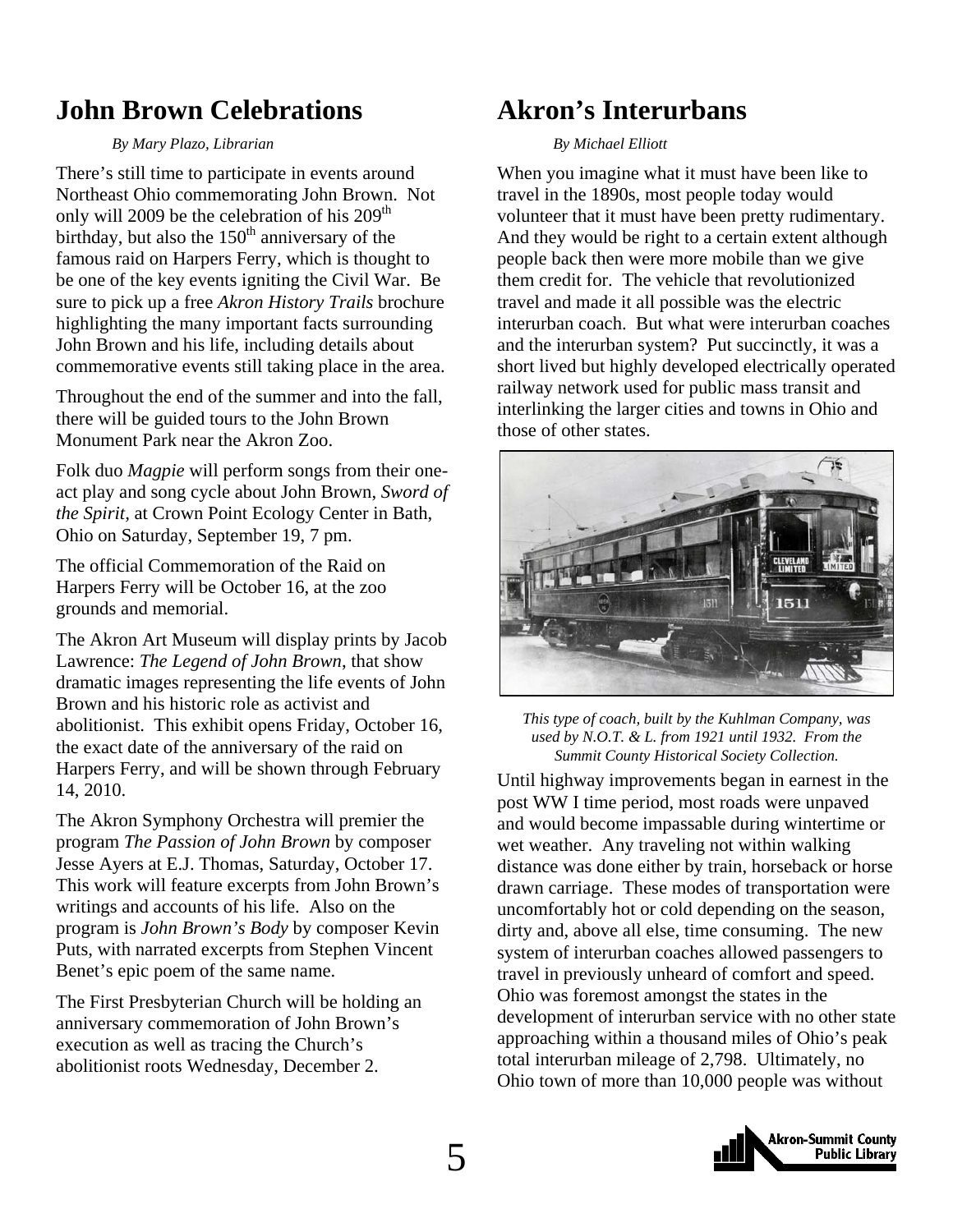interurban service, and the territory along the shore of Lake Erie and from Toledo south to Cincinnati possessed an interurban network second to none.

In Akron, there were a succession of local electric traction companies over the years but the best known and the one that lasted the longest was the Northern Ohio Traction & Light Co. better known to everyone by the acronym of N.O.T. & L. Eventually, all of the interurban lines out of Akron were owned and operated by the N.O.T. & L. The first line of any distance out of Akron was the Akron, Bedford & Cleveland – known to riders as "the alphabet line" – which began operation in 1895. Other out of town routes soon followed with Akron to Canton service beginning in 1902. The line extended out along East Market St. in Akron and then generally paralleled Rt. 91 (now Canton Rd.) south through Uniontown and on to Canton. There were also lines into Wadsworth via Kenmore and Barberton and a route to Kent and Ravenna and onwards to points further east that roughly paralleled Rt. 59. The peak year of service for the entire N.O.T. & L. system (this includes city operations) was in 1919, when an astounding 91 *million* fares were collected and passengers carried.

## THE DIRECT LINE

#### To the Cities and Lakes of Northern Ohio

| Cleveland              | <b>Canal Dover</b> | Wadsworth            |
|------------------------|--------------------|----------------------|
| Akron                  | Cuyahoga Falls     | Bedford              |
| Canton                 | Kent               | Navarre              |
| Massillon              | Ravenna            | New Berlin           |
| Barberton              | Uhrichsville       | Strasburg            |
| New Philadelphia       | Kenmore            | <b>Beach City</b>    |
|                        | $-0.0$             |                      |
| <b>Myers Lake Park</b> | Lake Brady         | Lakeside Park        |
| Silver Lake Park       | Springfield Lake   | <b>Bedford Glens</b> |

The Northern Ohio Traction & Light Co.

*This advertisement appeared in the 1917 Tel-Buch, the University of Akron Yearbook.* 

Although best known for carrying passengers, the N.O.T. & L. made the lion's share of their revenue via freight service on the Electric Package Agency, a collaboration of regional electric traction companies. The slogan of N.O.T.  $&L$ . freight –

printed on the sides of the freight cars – was "Ship by trolley and save the highways," undoubtedly designed to drum up business as much as preserve any road surface. Freight was not exclusively but was frequently sent at night so as not to interfere with passenger coaches. Overnight and even same day delivery of individual packages and bulk freight was the norm. As might be expected, some of the largest freight clients for the N.O.T. & L. were the rubber companies in Akron. As automobile production increased in the 1920s, an interurban three-car freight train would leave Goodyear every 20 minutes for Detroit fully loaded with automobile tires. Interurban freight was quicker and provided delivery much faster than trains, which faced more restrictive timetables and logistics. Easily capable of speeds in excess of 60 or 70 mph, the Electric Package Agency could be considered an early version of today's Fed-Ex or UPS. Service between Cleveland and Akron was so dependably on time and speedy that newly printed newspapers from Cleveland could be delivered to Akron in little more than an hour, a length of time that would be difficult to beat even today. Locally, the interurban system also transported mail for the postal service, picked up milk from countryside farmers to be delivered into Akron for processing and even transported the recently departed to their final resting place. This last was made possible by a specially constructed mortuary car in which the family was able to travel in comfort while remaining with the body en route to the funeral parlor and cemetery in another city.

As the interurban and city trolley systems were used mostly by commuters on their way to and from work, revenue consequently dropped on weekends. To counter this shortfall, the N.O.T. & L. owned or leased area amusement parks where people would spend their leisure time and of course money, on the weekends. This arrangement netted the company earnings through both paying fares and the use of the park itself. In Akron, the N.O.T. & L. leased Lakeside Park (later to be known as Summit Lake Park) and provided service to Blue Pond Park on East Market St. east of Goodyear, Silver Lake Park to the north, and Springfield Lake Park to the south. The N.O.T. & L. also owned Brady Lake near Kent

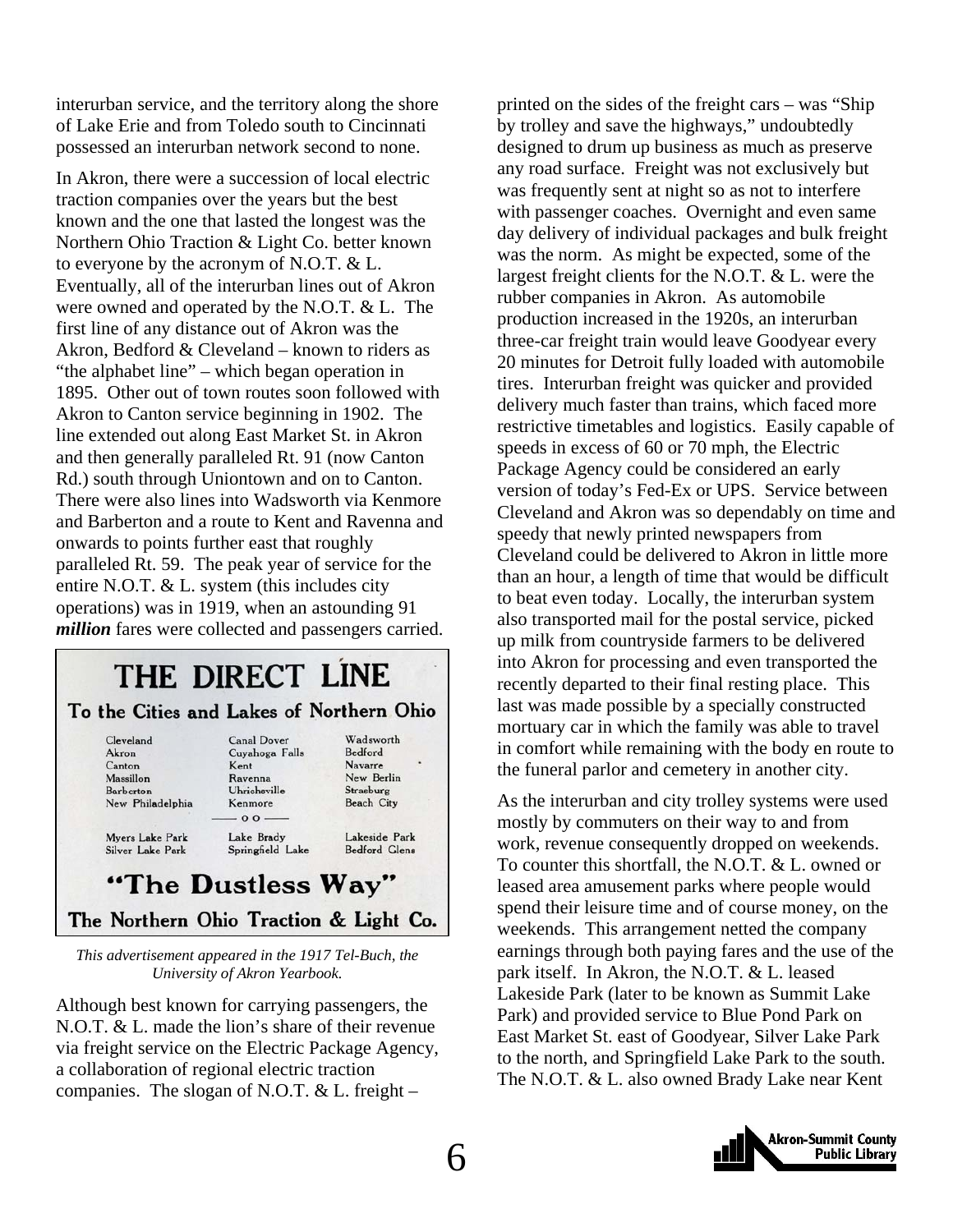<span id="page-6-0"></span>and, perhaps the crown jewel of them all, Meyers Lake Park between Massillon and Canton. In a companion move to raise revenue on the weekends, it was common for group charters to be scheduled by local companies with several cars coupled together for excursions to Cedar Point in Sandusky or to Cleveland Indians baseball games.

By the late 1920s, the era of the interurban car was drawing to a close. It wasn't so much the expansion of roads as much as it was the upgrading of the road surface that spelled the end for the interurban system. Automobiles had been around since the early 1900s and were certainly gaining in popularity, but it wasn't until the extensive use of hardtop on roadways began that automobile travel became widely feasible. It was also during this time that the ever increasing number of vehicles on the road led to a corresponding reduction in interurban travel by the public. With improved roads and the new affordability and durability in automobiles – and just as importantly in buses and trucks – the use of interurban coaches and motor freight cars became unprofitable.

The first casualty was the Akron-Canton line, which was abandoned April 15, 1928 for passenger service, although freight service from the Hoover plant in North Canton continued for a few more months. The impetus for this decision was a dispute with the Stark County commissioners over the Northern Ohio's share of the cost of a highway widening project. The Akron-Ravenna and Akron-Cleveland lines did not last much longer and were abandoned April 1, 1932. Akron to Wadsworth (via Kenmore and Barberton) survived until December 31, 1934, when it too was discontinued. As might be imagined, the final straw was the deepening economic depression which triggered a steady decline in ridership and freight traffic throughout the entire region. With this, interurban service from Akron came to an end, not with a shout, but with a whisper, with even newspaper editorials noting that the age of electric traction had passed. Electric trolley service within the city staggered onward for a few years more having been given a brief reprieve by the demand for mass transit during the war. But on March 23, 1947, this too ended with streetcars

being replaced by electric and diesel powered buses. The electric traction railways were gone from northern Ohio, but they had served a purpose. The interurban system had successfully bridged the eras of steam and the automobile.

## **We would like to thank the following for their generous donations:**

Ruth Clinefelter for two documents pertaining to the Ohio and Erie Canal.

Kenneth and Pattilou Judge for *Buoyant Flight.*

Bonnie Lias for two oral history interviews of Summit County immigrants.

Daughters of the American Revolution, Akron Chapter for donation in memory of Tressie Hildebrand McIntosh.

Robert Haag for *Indian Relic Collection: the Pinter Creek Auctions* by Robert Haag.

Mary Ripley Haggis for *Genealogy of Ripley – Hoyle with Extended Lines* by Mary R. Haggis.

Students of the fifth grade class of Our Lady of the Elms Elementary School for copies of their family histories.

Summit County Chapter Ohio Genealogical Society for *Hardesty's History of Wayne County, West Virginia,* in memory of Nancy J. Wisor.

Summit County Chapter Ohio Genealogical Society for *West Virginia Encyclopedia,* in memory of Dan S. Floasin and Grace A. Hilliard.

David L. Van Dusen, O.D, for photographs and memoir of Julia Marquardt Van Dusen.

Rita Jan Wagar for slides of Akron, the Ohio and Erie Canal, and the Cuyahoga Valley taken by Richard L. Wagar.

Summit County Ohio Genealogical Society for *Norton Township Cemeteries CD* Portage Lakes Historical Society for *Portage Lakes Herald*, 1953-1967.

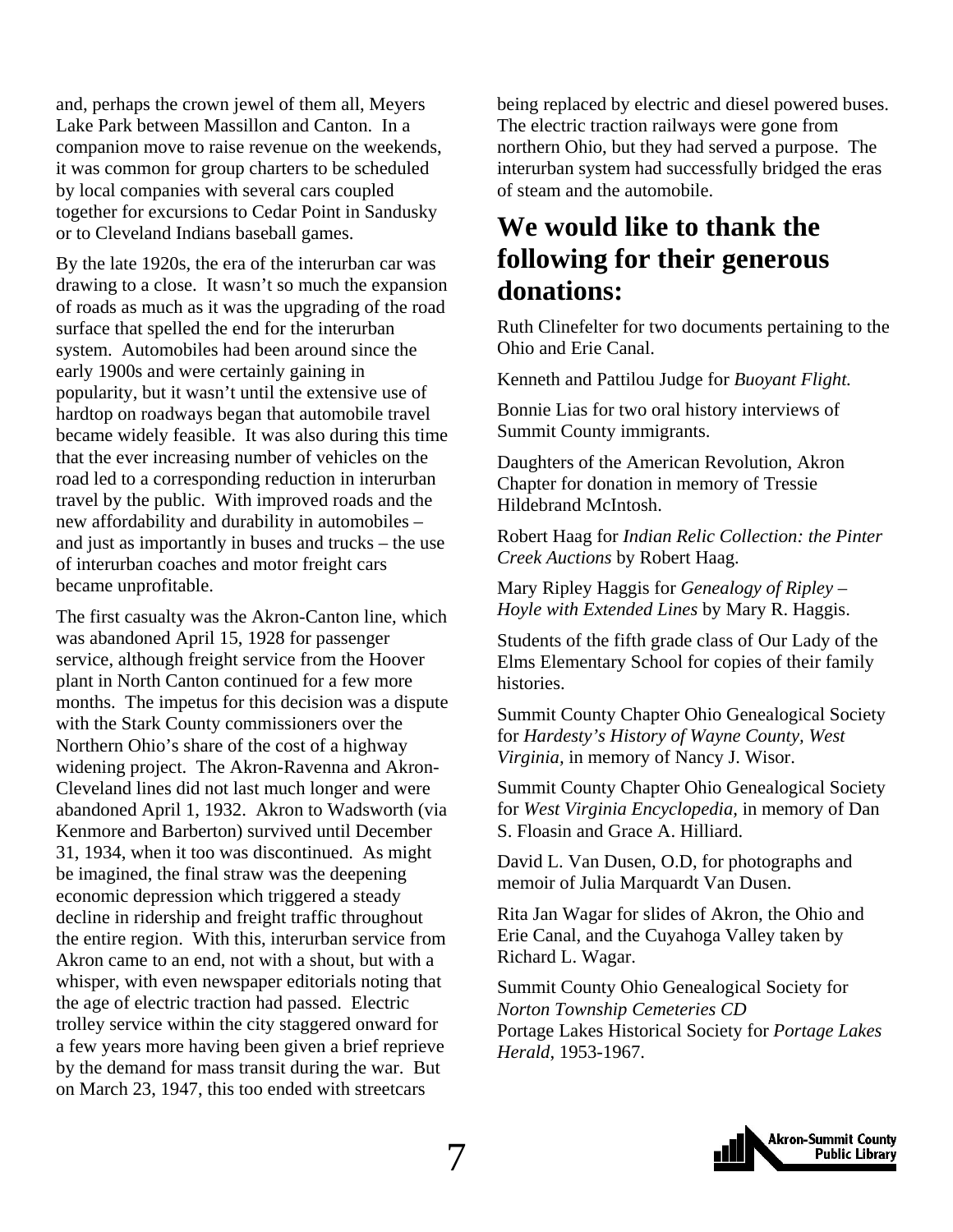## <span id="page-7-0"></span>**Workshops from Special Collections**

#### **Branching Out: Second Steps in Genealogy Research**

*Tuesday, September 22, 6:30 pm OR Saturday, October 31, 10:30 am OR Tuesday, November 24, 6:30 pm* 

Special Collections' new class for fall 2009 is a more detailed continuation of *Getting Started in Family History* and is geared toward those who have already done some research on their own. Participants will learn what to expect when working with vital (birth, marriage and death) records and obituaries, and basic search strategies for finding them in both online and traditional sources. There is also a discussion of the different types of genealogical information and sources that researchers commonly encounter and how to recognize them. Because this class will use Internet resources, basic computer skills are recommended. For more information or to sign up, contact us at 330.643.9030 or speccollections@akronlibrary.org.

#### **Finding Your Family in the Census**

*Tuesday, October 6, 6:30 pm* 

United States census records are rich sources of genealogical information. Join us to learn more about using these valuable records in your family research. Learn how to effectively search the databases Ancestry Library Edition and Heritage Quest. As the emphasis will be on using electronic resources, basic computer skills are recommended. This workshop meets in Computer Lab 2, First Floor, Main Library. For more information or to sign up, contact us at 330.643.9030 or speccollections@akronlibrary.org.

#### **Introduction of Internet Genealogy**

*Saturday, November 14, 10:30 am*  Overwhelmed by the abundance of genealogy information available online? Join us in Main Library's Computer Lab 2 as we discuss how to get the most from your family history web sleuthing. Learn about genealogy databases that are available through the Library, as well as how to find and evaluate many popular free genealogy Web sites.

As the emphasis will be on using electronic resources, basic computer skills are recommended. For more information or to sign up, contact us at 330.643.9030 or speccollections@akronlibrary.org.

#### **Finding Your Immigrant Ancestors**

*Saturday, December 5, 10:30 am*  Many of us will find immigrant ancestors somewhere in our family tree. If your immigrant ancestor arrived in the U.S. between 1820 and 1940, this workshop can help you identify your immigrant ancestor and discover passenger lists and naturalization records. As we will be using electronic resources, basic computer skills are recommended. This workshop meets in Computer Lab 2, First Floor, Main Library. For more information or to sign up, contact us at 330.643.9030 or speccollections@akronlibrary.org.

**Workshops from Summit County OGS** 

#### **Unlock Special Collections via the Internet**

*Saturday, September 19, 1 pm Akron-Summit County Public Library-Main*  Join us as Judy James of the Akron-Summit County Public Library's Special Collections Division presents the many valuable and sometimes overlooked resources available through the library's Web site. Learn to navigate the site and use the online catalog. Discover indexes and digital resources you can access from home, as well as www.SummitMemory.org, the library's online "scrapbook" of Summit County History.

#### **What to do with all that research?!**

*Saturday, October 17, 1 pm* 

*Akron-Summit County Public Library-Main*  Take a break from research and do something fun with your results. Are you at a loss on what you are going to do now that you have found your family? Don't worry anymore! Come and join us for a fun afternoon of learning what you can do with your research, whether it is just for you, sharing with family, or giving gifts from the heart, you'll be sure to find something worth doing to make your research come alive!

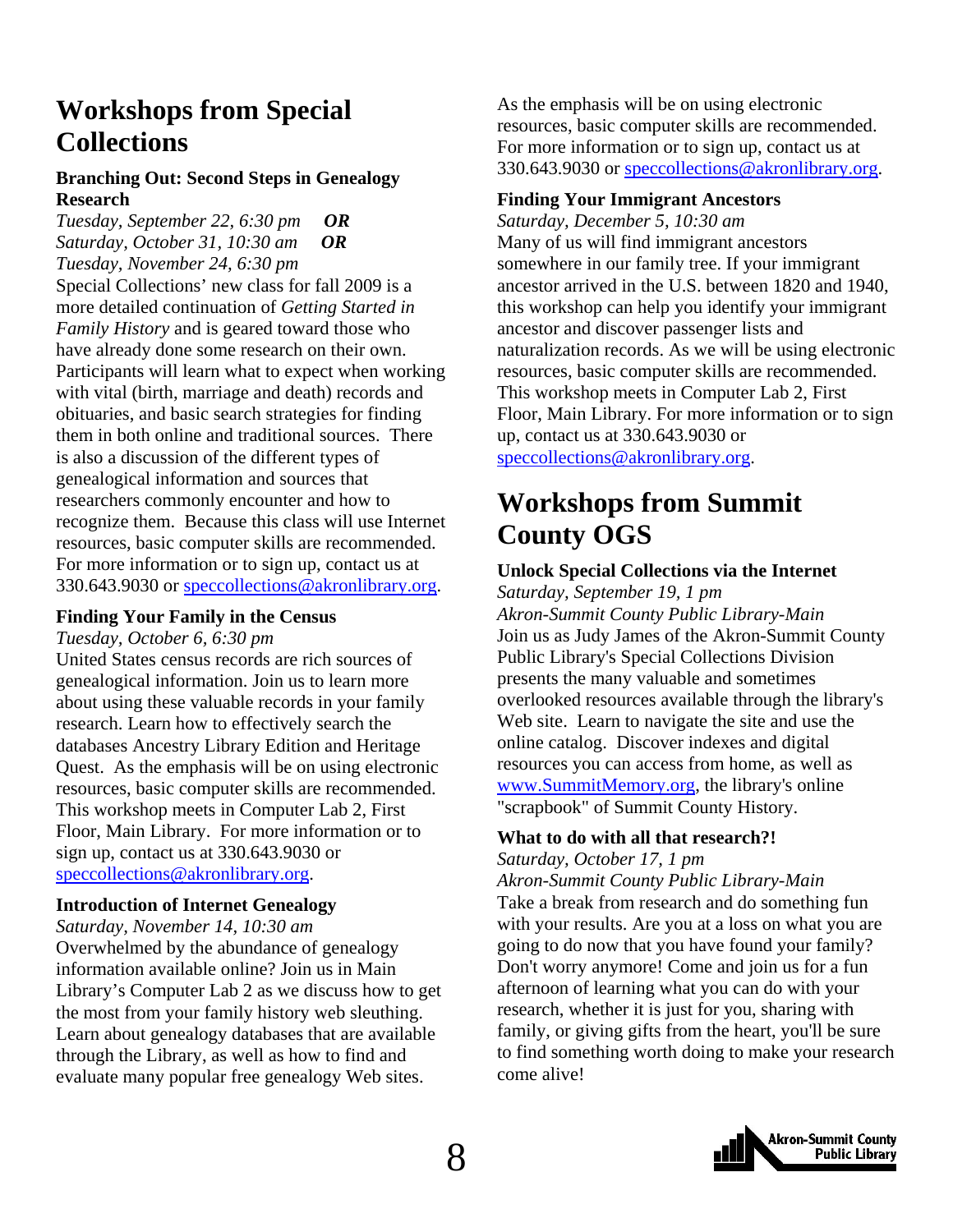## <span id="page-8-0"></span>**Collections Now Available**

The **Akron Crime Clinic Collection** contains newsletters, membership rosters and other documents related to the organization. The Akron Crime Clinic was originally formed in 1937 to share information among law enforcement personnel. For more information, please see

[http://www.akronlibrary.org/internetresources/sc/fin](http://www.akronlibrary.org/internetresources/sc/finding/AkronCrimeClinic.pdf) ding/AkronCrimeClinic.pdf

**Akron OASIS Collection** consists of videotapes of *OASIS Reaching Out*, originally broadcast between 1987 and 2008, and some documents. OASIS (Older Adults Service and Information System), founded in 1982, is a "national nonprofit educational organization designed to enhance the quality of life for mature adults," focusing on wellness, volunteer and educational programs and activities. For more information, please see [http://www.akronlibrary.org/internetresources/sc/fin](http://www.akronlibrary.org/internetresources/sc/finding/AkronOASIS.pdf) ding/AkronOASIS.pdf

### **New to the Collection**

#### **Alabama**

Alabama: the history of a Deep South state A history of Chilton County Coffee grounds: a history of Coffee County Magnolia Cemetery records: Mobile Piney Woods echoes: a history of Dale and Coffee **Counties** Tombstone inscriptions, Catholic Cemetery, Mobile Washington Co., All marriage records, Books 2 & 3, 1899-1911: non-white (Blacks/Indians) Washington Co., AL marriage records. 1826-1900

#### **Georgia**

The cemeteries of Greene County Cumming historic cemetery Fulton County marriage records, 1854-1902 Fulton County, Georgia marriage records, 1866- 1902. "Colored" books, A-G Jackson County will abstracts, books A&B 1803-88 Lumpkin County cemeteries Madison County marriages recorded, 1812-1909 Oconee County abstracts of wills, 1875-1966 Oconee County deaths, 1880-1944

#### **Georgia (cont.)**

Towns County cemeteries Wilkes County will index 1777-1921: a testator index for researchers

#### **Kentucky**

Boyle County cemetery records, 1792-1992 Logan County cemeteries, 2000 Logan County marriages. 3 vols. 1790-1974 Marshall County cemeteries. Multiple vols. Midway Cemetery interments, 1890-1997

#### **Massachusetts**

A guide to Massachusetts cemeteries, 2nd ed.

#### **Michigan**

Abstracts of the early probate records of Ingham County, 1838-1869 Cemeteries of Eaton Rapids Township, Eaton **County** Cemetery inscriptions and records of Carmel Township, Eaton County Cemetery inscriptions and records of Windsor Township, Eaton County Cemetery records, inscriptions and related annotations of Meridian Twp, Ingham County Combined Ingham Co., Mich., 1874 & 1895 atlases: with every name in index Death and marriage items abstracted from The Lansing State Republican, 1861-1871 Death and marriage items reported in the Lansing State Republican, 1855-1860 Index to Ingham County census, 1894, North Cemetery burials: Delhi Twp, Ingham County Rose Lawn Cemetery, Perry Township, Shiawassee County **Mississippi** 

Calhoun County cemetery records Old Tishomingo County marriage index: 1851-1870 Marriage index: 1870-1884, Prentiss County Private cemeteries in Adams County Tishomingo County marriages: 1887-1910 Wills of Union County: 6 Feb 1882-6 Nov 1929

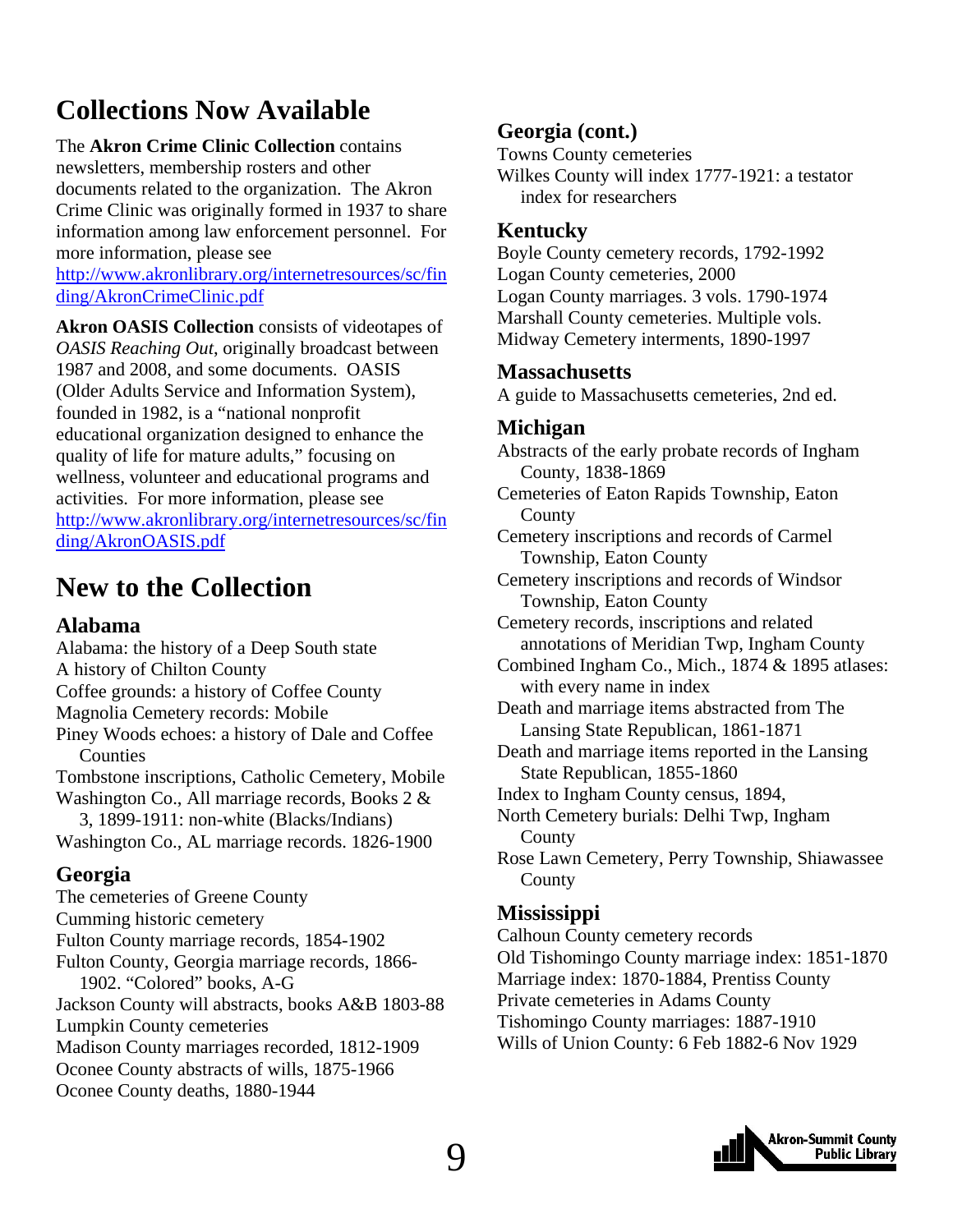#### **New York**

Cattaraugus County surrogate court abstracts: guardianship edition Cemeteries and burial sites in the town of Harmony, Chautauqua County The cemeteries of the town of Sherman, Chautauqua County Chautauqua County Alms House and Asylum, 1833-1867. 2 vols. A comprehensive index to the records from the town of Harmony, Chautauqua County Directory of students who attended The Fredonia Academy during the years 1826-1867 Earliest Holland Land Company sales in Chautauqua County Emigrants aided in Chautauqua County, 1853-1876 Forestville Cemetery: gravestone inscriptions Holland Land Company delinquent contracts in Chautauqua County An index to the gravestones of the Westfield Cemetery, Westfield, Chautauqua County Marriages from The Saugerties Telegraph, 1846- 1870 and obituaries, death notices and genealogical gleanings from The Ulster Telegraph, 1846-1848 Pioneer Cemetery, Forestville, Chautauqua County Portland Evergreen Cemetery, Chautauqua County St. Mary's Cemetery, Dunkirk, Chautauqua County Staten Island church records Town of Mina cemeteries: and a brief history Town of Ripley cemeteries: tombstone inscriptions and other genealogical information from numerous sources

#### **Ohio**

Abstract of wills, 1811-1851, Clinton County Abstracts of Wilmington newspapers, 1895-99 All name index to History of Williams County Atlas of Lawrence County, vol. 2 Atlas of Logan County, 1890 Biographical record of Williams Co. Cemetery records, Logan County: Bloomfield, Stokes and Richland townships Cemetery update: east of Scioto River: update year 2007 (Pickaway County) Clinton County birth records, 1867-1908 Clinton County death records, 1867-1900

#### **Ohio (cont.)**

Clinton County newspaper abstracts, 1835-1894 Combined 1903 atlas and 1859 & 1953 wall maps of Clinton County: picture gallery of illustrations Darby, Monroe and Perry townships: cemetery inventories (Pickaway Co.) Excerpts from the Marysville Tribune: the major newspaper of Union County Five-generation charts: Noble County Forest Cemetery: burial records and physical inventory (Pickaway Co.) From the annals of Richland County Gleanings from The Richwood Gazette (Union County) Harrison, Union & Washington townships: Logan County cemetery records The history of Champaign and Logan counties: from their first settlement The history of Circleville schools, 1810-1976 (Pickaway County) History of Morrow County History of Salt Creek Township public school system, Pickaway County History of Strongsville Index of Union County atlas, 1877 Index to Union County deaths prior to 1909 Licking County marriages 1883-1901 Life in rebel prisons (Logan County) Logan County deaths, 1909-1930: recorded at the Logan County Health Department Logan County enumeration, 1827 Logan County will book, 1865-1893 Madison and Walnut townships cemetery inventories (Pickaway Co.) Marriage book, Logan County, 181-1854 Memories & sketches, Civil War era, northern Union County Methodist Episcopal Church records, 1882-1929 (Williams County) Miami & Pleasant townships: Logan County cemetery records Muhlenberg and Scioto townships cemetery inventories (Pickaway Co.) Native sons gone wrong: a genealogical account of murder in Bryan… Williams County)

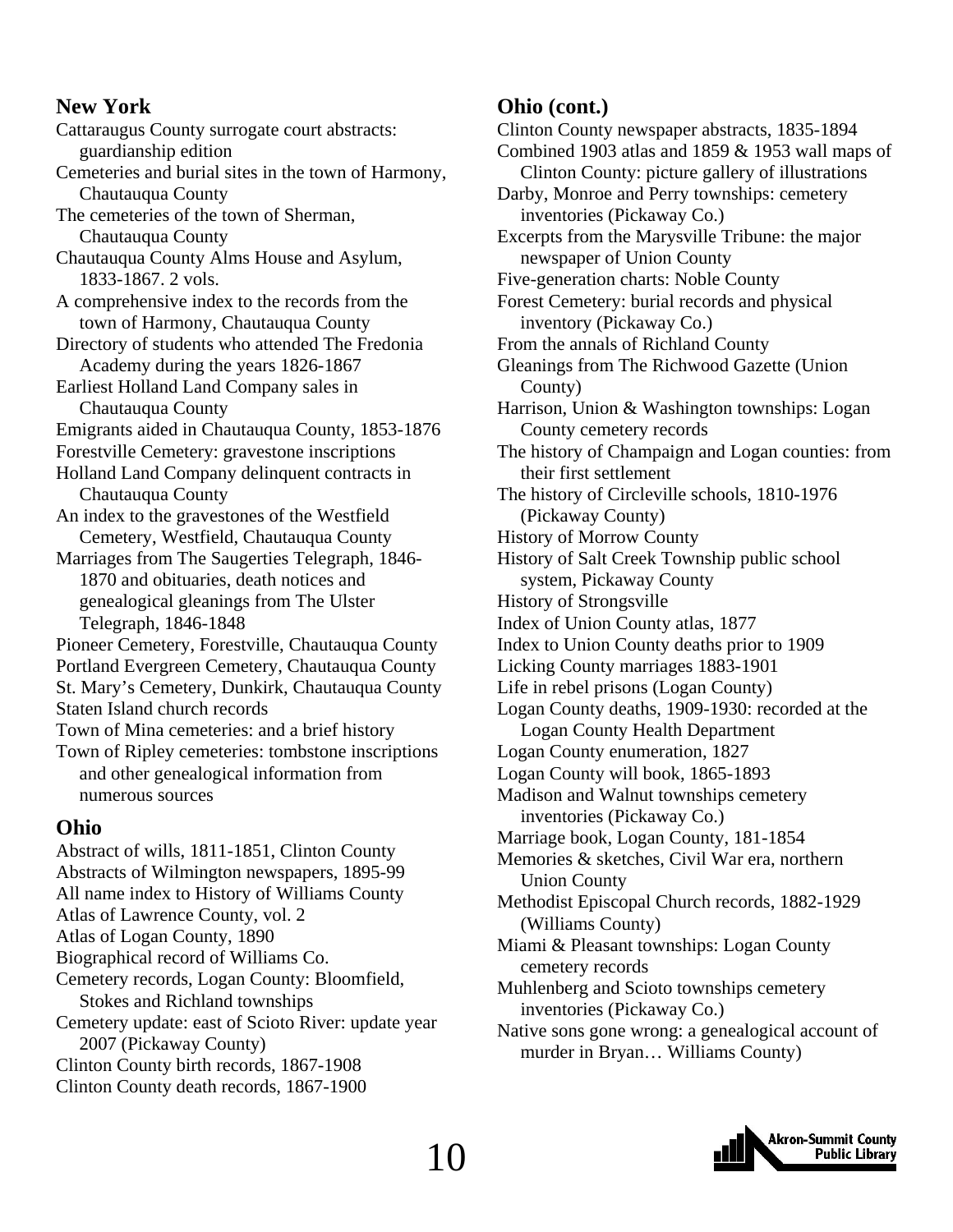#### **Ohio (cont.)**

News of our Civil War veterans, Union County: newspaper articles/obituaries, 1861-1939

Pickaway County: history & families, 1810-2005

Pickaway places, Pickaway people. Vols. 3 & 4 Pioneer life in Dayton and vicinity, 1796-1840

- Pleasant Cemetery: Mt. Sterling, Darby Township inventory (Pickaway Co.)
- Reconstructed infirmary records, Richland County, 1845-1955
- Record of affidavits: Probate Court, Union County Residents of Union County infirmary 1867-1961

Richland County cemeteries: Springfield Township Richland Township cemeteries, Logan County

Tales of the Mohican (Richland Co.)

The Van Wert Republican: souvenir illustrated Voices from the past: adventures in Shelby County Williams County birth records

Williams County Genealogical Society resource guide

#### **Pennsylvania**

Beyond the blue mountain: Bartholomew pastoral records

Cemetery readings (and burial lots) in southwestern Pennsylvania.

Cemetery records of Lancaster County

Four Westmoreland County cemeteries

Freeport Journal, 1901-1906: annual record of newsworthy items, Freeport, Armstrong County

Guide to Huntingdon Co, Pa., cemeteries

Immigrant and entrepreneur: the Atlantic world of Caspar Wistar, 1650-1750

The lost and forgotten cemeteries of Huntingdon **County** 

Phillips Cemetery, Erie County

#### **South Carolina**

Spartanburg County cemetery survey

#### **Tennessee**

Claiborne County marriages: 1868-1891 Madison County tombstone inscriptions Rhea County tombstone inscriptions Williamson County wills and administrations 1800- 1861: an index

### **Virginia**

Cemetery records of Pittsylvania County Early Quaker records in Virginia "Follow the periwinkle" cemetery records of Henry County Grayson County marriages, 1853-1931 Pittsylvania County cemetery census, full name index, vols. 1 and 2 Survey of various cemeteries. 4 vols. Those who sleep here: cemeteries of Galax Tombstone inscriptions of Norfolk County Virginia soldiers in northwest territory, 1777 **West Virginia**  Bailey Brothers undertakers death records

Buckhannon Presbyterian Church: 150 years in review, 1849-1999 Cemeteries of Boone County, West Virginia The encyclopedia of West Virginia Obituaries of Boone and surrounding counties One hundred years of service to God & man: Tallmansville Baptist Church, 1892-1992 Research in West Virginia

Upshur County births 1897-1916

Upshur County obituaries and news items

#### **Military**

Air Force records: a guide for family historians First World War Army service records: a guide for family historians (pamphlet) Laurens County (South Carolina) enrollment book of Confederate veterans, 1902

#### **Reference**

The Amish in America: settlements that failed, 1840-1960 County courthouse book, 3rd ed. Maps of the Shaker west: a journey of discovery

#### **Jews**

Tracing your Jewish ancestors: a guide for family historians

**Switzerland**  Bernese Anabaptists

### **Genealogies**

The Bullifants of Virginia